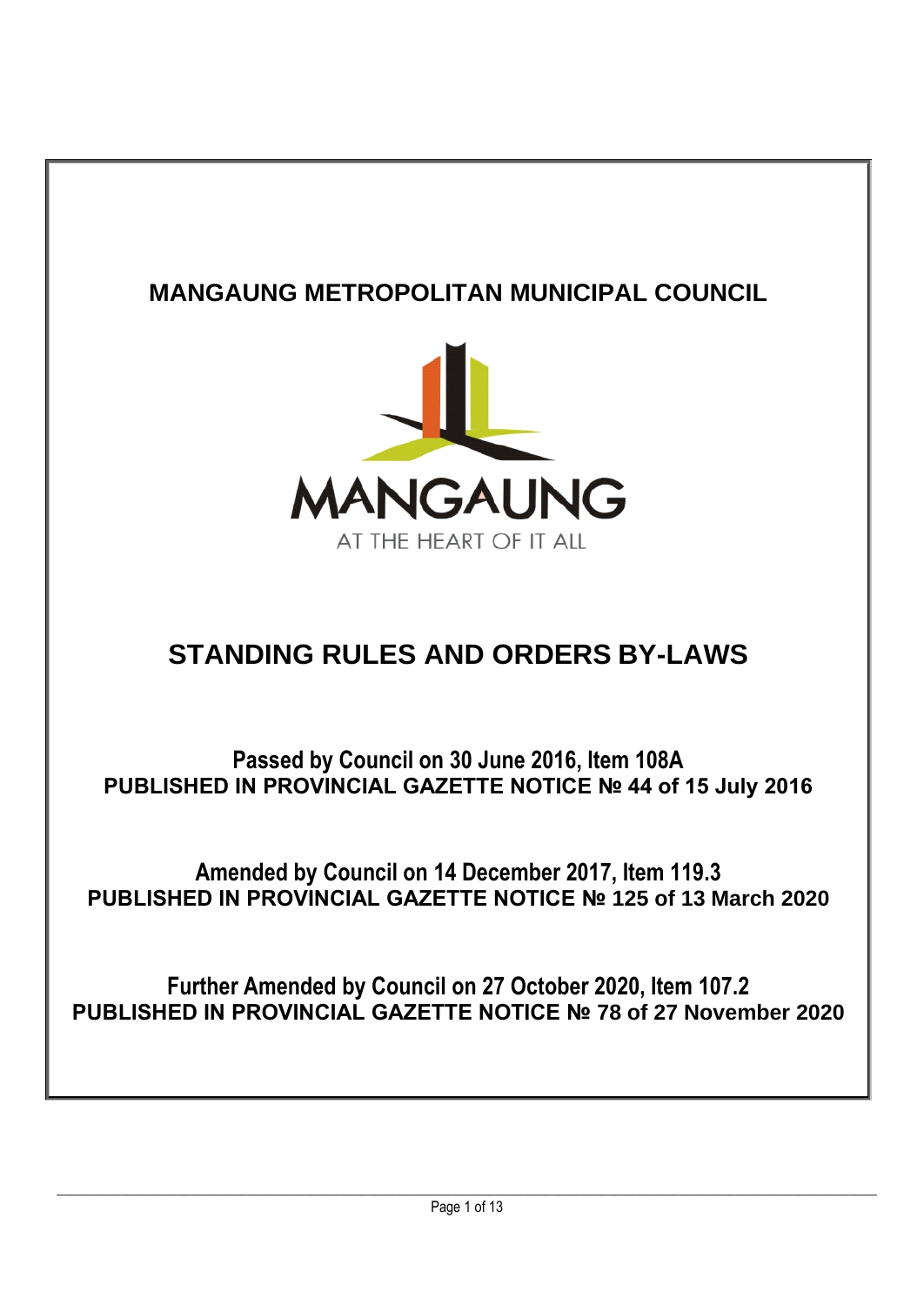## **BY-LAWS RELATING TO STANDING RULES AND ORDERS**

 $\_$  , and the set of the set of the set of the set of the set of the set of the set of the set of the set of the set of the set of the set of the set of the set of the set of the set of the set of the set of the set of th

## **FOR THE MEETINGS OF THE COUNCIL AND ALL ITS COMMITTEES**

**To provide rules of order regulating the procedures and conduct of meetings of the Mangaung Metropolitan Municipal Council and its Committees; and to provide for matters incidental thereto.**

## **PREAMBLE**

**WHEREAS** a Municipal Council must strive within its capacity to achieve the objectives set out in section 152 of the Constitution which is to provide democratic and accountable government to local communities; to ensure the provision services to communities in a sustainable manner; to promote social and economic development; to promote a safe and healthy environment and to encourage the involvement of communities in the affairs of local government;

**WHEREAS** Councillors are elected to represent local communities on Municipal Councils to ensure that municipalities have structured mechanisms of accountability to local communities and to meet the priority needs of communities;

**WHEREAS** Councillors are elected to guide the development of policies, make by-laws, set service standards and priorities, and monitor the performance of the municipal administration;

**AND THEREFORE BE IT ENACTED** by the **Council** of the Mangaung Metropolitan Municipality as follows: -

## **TABLE OF CONTENTS**

- 1. Application of the rules
- 2. Definitions
- 3. Meetings of the council open to the public
- 4. Council meetings
- 5. Special council meetings
- 6. Service of notices
- 7. Non-service of notice
- 8. Urgent matters
- 9. Conduct at meetings
- 10. General powers and duties of chairpersons
- 11. Interpretation of the rules
- 12. Quorum and acts of council
- 13. Decisions and voting
- 14. When councillors may not attend or participate in meetings
- 15. Walkout
- 16. Count out
- 17. Adjourned meetings
- 18. Notice of adjourned meetings
- 19. Chairperson of meetings
- 20. Agenda
- 21. Business at council meeting
- 22. Leave of absence
- 23. Minutes to be kept and confirmation thereof
- 24. No discussion on minutes under confirmation of minutes
- 25. Petitions to be written, typed or printed
- 26. Deputations to submit memoranda
- 27. Reception of deputations
- 28. Moving a report
- 29. Motions
- 30. Precedence of the Speaker
- 31. Relevance
- 32. Councillor to speak only once
- 33. Debate management
- 34. Length of speeches
- 35. Disorderly conduct of councillor and the duty of the chairperson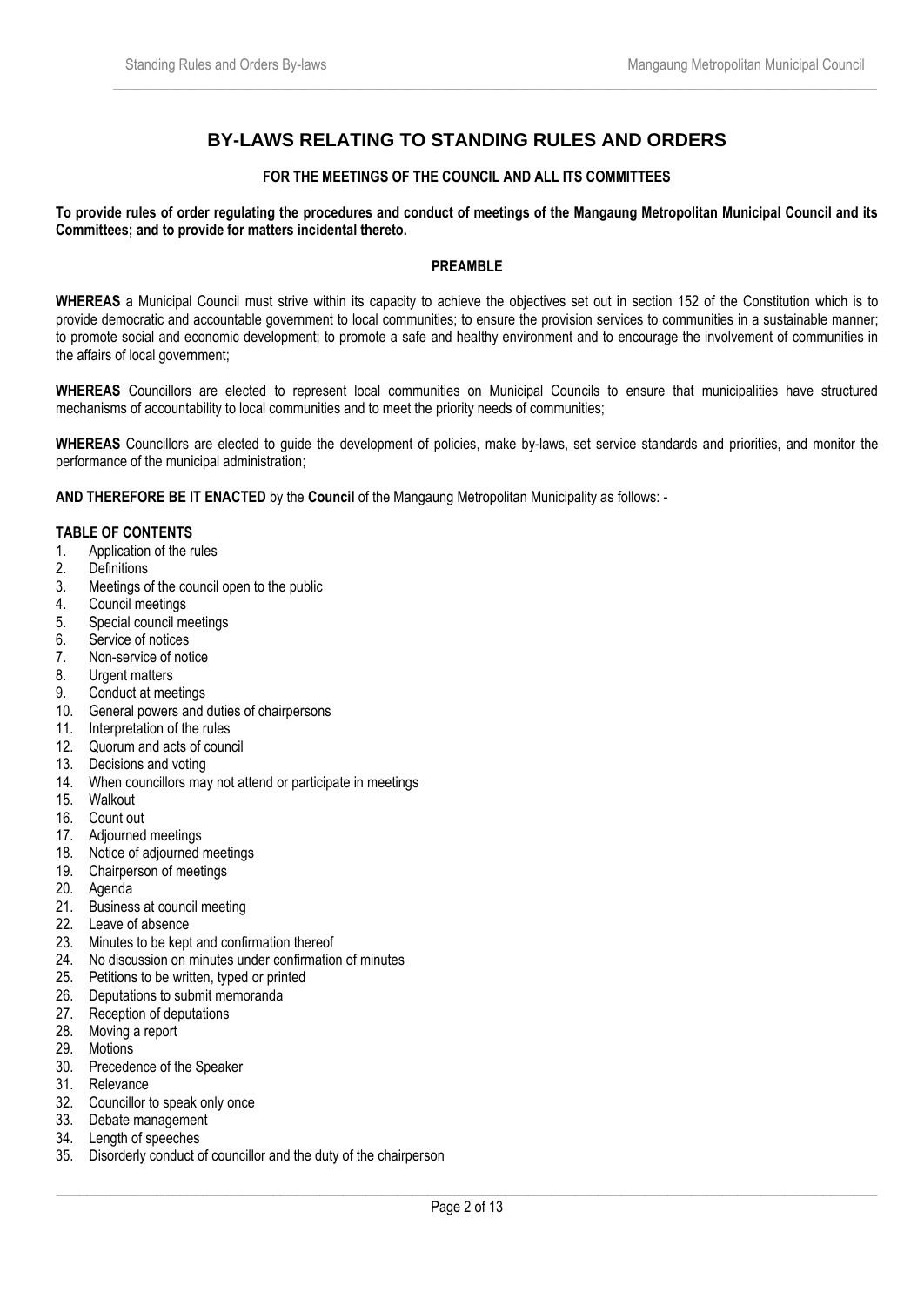- $\_$  , and the set of the set of the set of the set of the set of the set of the set of the set of the set of the set of the set of the set of the set of the set of the set of the set of the set of the set of the set of th 36. Obstruction by persons other than councillors
- 37. Points of order and personal explanations
- 38. Questions
- 39. Terms of reference of sub-committees
- 40. Council may increase or restrict powers
- 41. Minutes of executive committee / mayoral committee, committees and sub-committees
- 42. Inspection of minute books by councillors
- 43. Non-attendance of members of committees
- 44. Members of council attending committee meetings of which they are not members
- 45. Information to be obtained from municipal manager and head of department concerned
- 46. Information to the press or other media: In-Committee discussions
- 47. Suspension of standing orders
- 48. Legal defence and indemnification of councillors and officers of the council
- 49. Speaker may refer matters for legal advice
- 50. Activities prohibited within the council chamber or meeting venue and the use of the council chamber by other persons or institutions
- 50.A Determination of time and venue of meetings
- 51. Ward Committees
- 52. Sanctions and offences
- 53. Dress code
- 54. Repeal of By-laws
- 55. Short title and commencement

## **1. Application of rules**

- 1.1 The rules of order contained herein apply to all meetings of the municipal council and any committee of the municipal council as well as any other committee of councillors established within the municipality, unless the terms of reference for a specific structure explicitly excludes the application of the rules for such structure.
- 1.2 The rules are aimed at allowing free, open and constructive debate during meetings. The rules are encouraged and promote freedom of expression in such a manner that orderly debate is ensured within the time constraints of time allocated to meetings.
- 1.3 The rules endeavour to create the opportunity for councillors serving in council structures to air their view on any matter of public importance.
- 1.4 The rules of order are applicable to:
- 1.4.1 All councillors;
- 1.4.2 Traditional Leaders participating in Council and its committees in terms of section 81 of the Municipal Structures Act;
- 1.4.3 Any municipal official of the municipality; and
- 1.4.4 Any member of the public while present in the council chamber and precinct.

## **2. Definitions**

- 2.1 The following terms and phrases used in these rules shall have the meaning assigned to them hereunder:
	- **"Chief Whip"** shall mean the person elected as the Chief Whip of the Council;

**"City Manager / Municipal Manager"** shall mean the person appointed by the Council of the Municipality as Municipal Manager/City Manager and shall include any person acting in that position or to whom authority is delegated.

**"Committee"** shall mean any committee established in the municipality, including committees established in terms of section 79 and 80 of the Structures Act;

**"Constitution"** shall mean the Constitution of the Republic of South Africa, 1996;

**"Council"** shall mean the full complement represented/ reflective of all political parties within it;

**"Councillor"** shall mean a member of the council of the municipality;

**"Day"** shall refer to any day (period of 24 hours) of the week including a public holiday, Saturday or Sunday and for the calculation of days the first day will be excluded and the last day will be included;

**"Executive Mayor"** shall mean the Executive Mayor of the municipality as elected in terms of section 55 of the Structures Act;

**"Hour"** shall refer to any hour (period of 60 minutes) of the day, including any hour of a public holiday, Saturday or Sunday, and for the calculation of hours the first hour will be excluded and the last hour will be included;

**"In Committee"** shall mean the part of the meeting of the municipal council where the meeting will be closed and members of the public and press, and such municipal officials as determined by the Speaker, excluding the Municipal Manager, will be excluded from the meeting, based on the nature of the business being transacted;

**"Mayoral Committee"** means the committee appointed by the Executive Mayor in terms of section 60 of the Structures Act;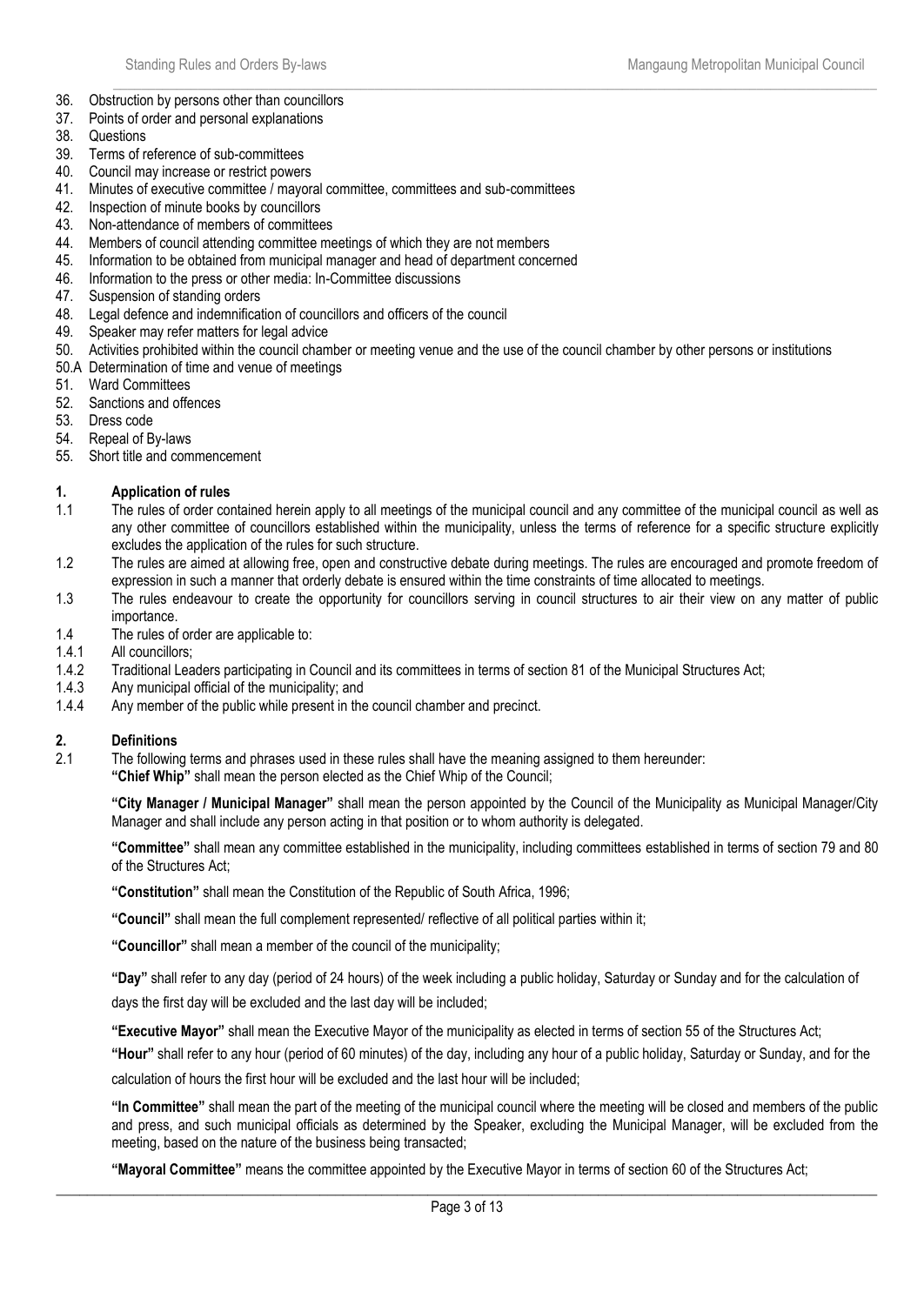**"Member"** shall mean a councillor serving in the municipal council of the municipality;

**"Motion"** shall mean a matter submitted by a member in accordance with section 29 of this bylaw;

**"Municipality"** shall mean the Mangaung Metropolitan Municipality;

**"Petition"** means a written statement, proposal or grievance addressed to the municipality or an office-bearer or employee of the municipality and signed by more than five residents within the municipal area or a part thereof;

 $\_$  , and the set of the set of the set of the set of the set of the set of the set of the set of the set of the set of the set of the set of the set of the set of the set of the set of the set of the set of the set of th

**"Point of order"** shall mean a point raised by a councillor during the council meeting and shall only relate to a matter of procedure and provided for in the rules of order;

**"Privilege"** shall mean the right of freedom of speech for councillors in council and committee meetings, subject to the rules of order of any ruling of the Speaker in terms thereof as well as the right not to be held liable for civil or criminal proceedings for anything they said, produced or submitted to the Council or Committee;

**"Procedural motion"** shall mean a matter raised by a member at a meeting in terms of section 29;

**"Report"** shall mean any item appearing on the agenda for consideration by the council or a committee;

**"Sargent–at-arms"** shall mean a person in the full time employment of the municipality entrusted to assist the Speaker to maintain order during council meetings and assisted by such staff members as the Speaker may direct;

**"Senior managers"** shall mean the persons appointed by the council as the municipal manager and all managers directly accountable to the municipal manager as approved on the official organisational structure of the municipality

**"Speaker"** shall mean the person as elected in terms of section 36 of the Structures Act;

**"Special meeting"** means a meeting called or convened to consider and decide on specific reports, motions or proposals relating to compliance issues and/or only urgent reports contained in the notice and agenda for such meeting;

**"Structures Act"** shall mean the Local Government: Municipal Structures Act, 1998;

**"Sub-committee"** means any other committee, other than the mayoral committee or committees appointed by the council;

**"Systems Act"** shall mean the Local Government: Municipal Systems Act, 2000;

**"Traditional Leader"** shall mean a Traditional Leader identified by the MEC to participate in the proceedings of a municipal council in terms of section 81 of the Structures Act;

**"Whip"** shall mean a member of the municipal council appointed by each political party represented in the council to perform the function

#### **3. Meeting of council open to public**

- 3.1 The Council shall conduct its business in an open manner and every meeting of the council and all committees, including the mayoral committee shall be open to the public; provided that this section shall not apply when it is reasonable to do so having regard to the nature of the business being transacted in terms of Section 20 (1)(a) and (b) of the Systems Act.
- 3.2 The Council will deal in Committee when discussing any of the following matters:
- 3.2.1 a trade secret or confidential commercial information of any supplier of the municipality or any person rendering a service to the municipality;
- 3.2.2 personal and private information of any councillor or an employee of the municipality;
- 3.2.3 the intention of the municipality to purchase or acquire land or buildings;
- 3.2.4 the price a municipality may offer for the purchase or acquisition of land or buildings:
- 3.2.5 any report addressing legal proceedings that the municipality is involved in or contemplating instituting or defending;
- 3.2.6 disciplinary proceedings or proposed disciplinary proceedings again against any employee;
- 3.2.7 any matter that might not be disclosed in terms of legislation;<br>3.2.8 consideration of the minutes of previous in Committee discus
- consideration of the minutes of previous in Committee discussions.
- 3.2.9 A councillor may, when an item in the agenda is put to order, other than a matter referred to in paragraph 3.2 above, and provided it is not a matter that is required in law to be dealt with in open council, propose with motivation, that the matter be further dealt with in Committee. The ruling of the Speaker in this regard will be final and no further discussion will be allowed.

#### **4 Council meetings**

4.2 The Council shall hold an ordinary meeting for the transaction of business not less than once in every three months/monthly.

#### **5 Special council meetings**

5.1 The Speaker may at any time of own accord and shall, upon request in writing of a majority of the councillors of the municipality, call a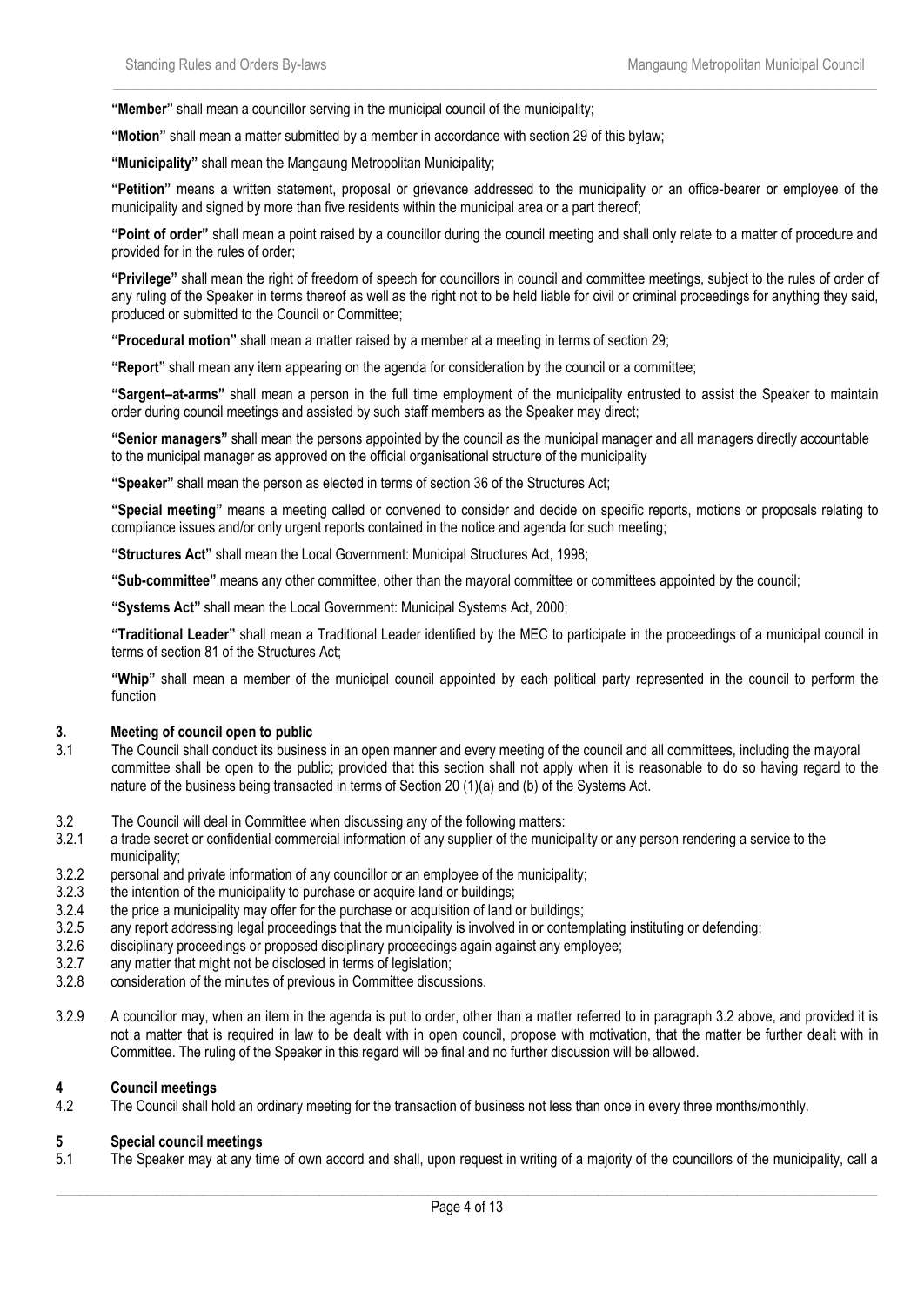$\_$  , and the set of the set of the set of the set of the set of the set of the set of the set of the set of the set of the set of the set of the set of the set of the set of the set of the set of the set of the set of th special meeting of the council, provided that no such special meeting shall take place unless all councillors were given at least 48 hours' notice prior to the date and time set for the meeting.

- 5.2 In the event where the Speaker fails and/or refuses to call a special meeting when requested in accordance with 5.1 above, the City Manager of the municipality may call the meeting.
- 5.3 The Speaker shall explain prior to the commencement of the special meeting why matters in the agenda are of special nature and the rational reasons for convening the Council.

## **6 Service of notices**

- 6.1 The City Manager must, unless otherwise provided for in these rules, at least forty eight (48) hours, give notice in writing of the date, venue and time for the holding of an ordinary or special meeting. All relevant and required documentation shall be delivered to all council members within the municipality as determined by the council from time to time, sent by electronic mail to an address provided by the councillor as his/her official address/mail address".
- 6.2. A request to call a Special meeting must set out the matter to be dealt at the Special meeting. No business other than specified in the notice convening a Special Council meeting as set out in the request referred to sub-rule 5.1. mentioned above.
- 6.3. The City Manager must fully comply with and issue relevant notice, documentation and annexures of the meetings referred to above, to enable members to prepare adequately.

## **7 Non-service of notices**

7.1 Accidental omission to serve on any councillor a notice of meeting shall not invalidate the proceedings of that meeting.

## **8 Urgent matters**

- 8.1 No business shall be transacted at a meeting of the council or any committee other than that specified in the agenda relating thereto, except any matters which the relevant chairperson considers urgent and the said chairperson has ruled the matter to be urgent.
- 8.2 The Speaker my raise matters which in his/her discretion is urgent, for decision by the council. A matter will be deemed urgent when the decision required, if delayed, would prejudice the Council and/ or its operations.
- 8.3 For all urgent matters a threshold of majority of members present at the meeting should vote in favour of the urgent matter in order to be deliberated.
- 8.4 The Speaker or chairperson of the meeting will determine an appropriate time when the City Manager may raise urgent matters and the time available for discussion thereof; Provided that the Speaker may rule that the matter is not urgent as defined in 8.2 above.

## **9 Conduct at meetings**

- The Speaker or the chairperson of the meeting in the event of a meeting other than a council meeting shall:
- 9.1 Maintain order during meetings.
- 9.2 Ensure compliance with the Code of Conduct for Councillors during meetings.
- 9.3 Ensure that meetings are conducted in accordance with the rules.
- 9.4 Ensure that members conduct themselves in a dignified and orderly manner during meetings.<br>9.5 A person addressing a meeting or hearing must address the chairperson of that meeting or a
- A person addressing a meeting or hearing must address the chairperson of that meeting or a hearing.
- 9.6 Ensure that members of the public attending meetings are seated in areas designated for that purpose.
- 9.7 Ensure that members of the public attending meetings conduct themselves in an orderly manner and obey any ruling made by the Speaker or chairperson of the meeting.
- 9.8 Ensure that any councillor or member of the public refusing to comply with the ruling of the Speaker or chairperson leaves the meeting.
- 9.9 Ensure that the Whip of each political party represented in the municipal council as well as the Chief Whip of Council maintains discipline during any meeting.

## **10 General powers and duties of chairpersons**

- 10.1 The chairperson at a meeting must-
	- (a) ensure that the meeting or hearing at which he or she presides is conducted in accordance with these rules and orders;
	- (b) when requested to do so, interpret these rules and orders;
	- (c) reject any motion, proposal or question which in his or her opinion
		- i. may lead to the discussion of a matter already contained in the agenda for that meeting;
		- ii. advances arguments, expresses opinion or contains unnecessary tactless, incriminating, disparaging or improper suggestions;
		- iii. may encourage, engender, advocate or aggravate hatred, discrimination, exclusion, restriction, ridicule, contempt or preference based on colour, descent, race, ethnicity, gender or religion so as to cause harm, hostility, degradation, violence or which insults, degrades, defames or encourages abuse of any racial, ethnic, gender or religious group, through the uttering of words, whether in writing or orally, or the performance of deeds;
		- iv. contains unwelcome suggestions, innuendoes, remarks or hints of a sexual nature, sexual advances, comments with sexual overtones, sex-related jokes or insults or unwelcome graphic comments of another person's body;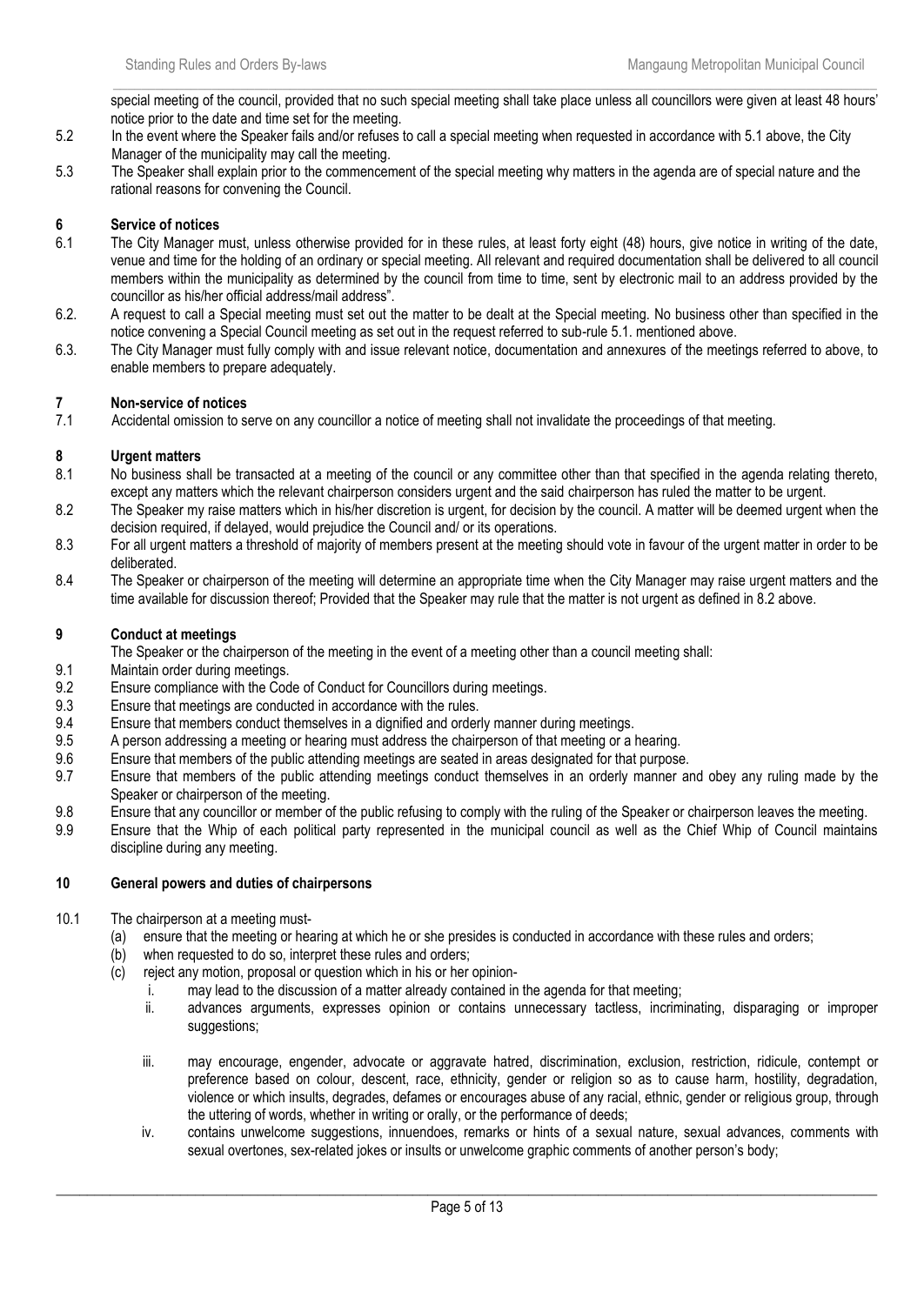v. contains threatening, abusive or insulting language towards an employee which causes that employee harassment, alarm or distress due to any alleged, suspected or proven act, omission or statement by that employee in the exercise of any of his or her rights or the discharge of any of his or her duties so as to harass or cause or advocate unfair treatment of that employee;

 $\_$  , and the set of the set of the set of the set of the set of the set of the set of the set of the set of the set of the set of the set of the set of the set of the set of the set of the set of the set of the set of th

- vi. does not pertain to the governance, administration or management of, or the conditions in, the municipality;
- vii. may be contrary to these rules and orders or any other law, including a bylaw of the municipality, or against the values generally existing in the community;
- viii. may have an impracticable result or cause uneconomical, inefficient or ineffective use of resources or will be incapable of execution; or
- ix. may result in unauthorised expenditure;
- (d) reject any motion, proposal or question regarding a matter
	- i. beyond the municipality's executive or legislative authority unless, on the face of it, the proposal intends to convince the meeting to make representations with regard to that matter to a body or institution which has such authority; or ii. which a decision of a judicial or quasi-judicial body is being awaited;
- (e) reject any motion, proposal or question which
	- i. is not properly seconded;
		- ii. on the face of it, may threaten or affect a fundamental right of any person; or
	- iii. is unclear:
	- iv. any proposal that a part of a meeting or a meeting be closed that does not comply with rule 9)
- (f) call the attention of any person at the meeting to
	- i. irrelevance, tedious repetition or language unbecoming; or
	- ii. any breach of order by a councillor or such other person;
- (g) submit every report, motion and proposal made and seconded to the vote;
- (h) declare the result of any vote in terms of paragraph (h); and
- (i) instruct any member of the public or media and any employee of the council who may be present at a meeting to leave the meeting when the meeting resolved to close any part of its session and not to return to it until the meeting continues in public.
- 10.2 The chairperson's ruling with regard to a report, motion, proposal or question is final. When a ruling is made, the chairperson must state the grounds for the ruling.
- 10.3 The chairperson's interpretation of the rules and orders or a ruling as to procedure is final, provided that-
	- (a) if the interpretation or ruling is contested or called into question, the chairperson must, at the first meeting next ensuing, provide a written interpretation or ruling;
	- (b) a councillor may request that the chairperson provide a written interpretation or ruling at the first meeting next ensuing;
	- (c) the council or committee, as the case may be, may upon receipt of such written interpretation or ruling, consider the matter and amend or substitute the interpretation of the chairperson.
- 10.4 The chairperson may, in performing his or her functions and powers-
	- (a) consult with the municipal manager;
	- (b) direct any person who is speaking to discontinue his or her speech or to desist from breaching the order or to discontinue making interiections:
	- (c) direct any person to apologise for or to apologise for and withdraw any allegation, statement or remark if it is unbecoming, unnecessarily tactless, incriminating, disparaging, improper, racist or sexist or inciting violence or injures or impairs the dignity or honour of a councillor or employee of the municipality;
	- (d) direct any person who persist in disregarding the chairperson or who obstructs the business at a meeting, to retire from the meeting; and
	- (e) instruct any person to leave a meeting if the meeting resolve to close its session or any part of it.
- 10.5 If a person refuses to retire from a meeting or hearing after having been directed in terms of sub-rule (9)(8) or (9), the chairperson may direct Sargent–at-arms to remove that person or cause his or her removal and to take steps to prevent that person from returning to the meeting or hearing.
- 10.6 The chairperson may change the order of business at the meeting despite any provisions to the contrary herein.

## **11 Interpretation of rules**

- 11.1 The ruling of the Speaker or the chairperson in the event of a meeting other than a council meeting, with regard to the application and interpretation of the rules as well as other procedural matters not dealt with in the rules shall be final and binding: Provided that the Speaker/chairperson may be required to provide reasons for a ruling.
- 11.2 Any ruling made by the Speaker must be made having due regard to the provisions of the Constitution, national and provincial legislation, municipal by-laws and policies, the rule of law and the rules of natural justice.
- 11.3 Any interpretation and ruling made by the Speaker should be registered by the City Manager in such register kept for this purpose by the City Manager and kept for safekeeping similar to the agendas and minutes of all meetings.

## **12 Quorum and acts of council**

12.1 A majority of the councillors must be present at a meeting of the council before any matter may be considered and/or voted on.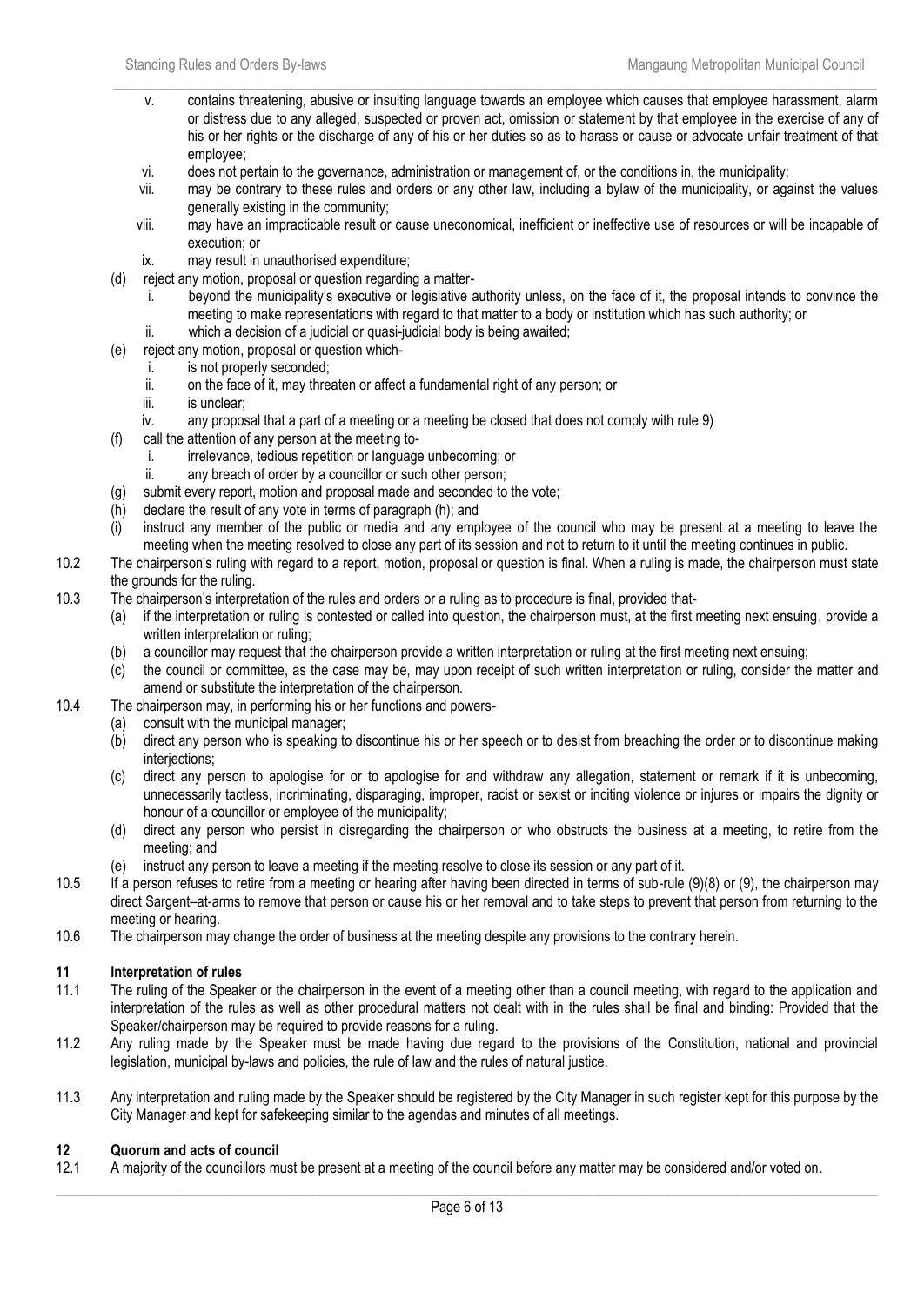$\_$  , and the set of the set of the set of the set of the set of the set of the set of the set of the set of the set of the set of the set of the set of the set of the set of the set of the set of the set of the set of th 12.2 In the event of no quorum for a meeting, the meeting must be suspended for no more than 20 minutes, and if at the end of the said period there is still no quorum, the Speaker or chairperson may suspend the meeting for such a period he/she deems fit and thereafter adjourn the meeting to another date, time and/or venue.

## **13 Decisions and Voting**

- 13.1 Subject to 13.3 below, all matters will be decided by a majority of councillors present at the meeting.
- 13.2 Before a formal vote is taken on any matter before the Council, the Speaker shall cause the bells to be rung for a period of 1 minute, after which all doors shall be closed and no member or other person shall be allowed to enter or leave the chamber.
- 13.3 Any matter referred to in section 160(2) of the Constitution shall be decided on by a majority of the councillors in the municipal council.
- 13.4 If on any question there is an equality of votes, the Speaker of chairperson of the Committee may exercise a casting vote in addition to that particular councillor's deliberative vote, provided that the casting of such vote shall fall within the ambit of the powers duly delegated to the relevant committee: Provided that for those matters listed in section 160(2) of the Constitution, there will be no provision for a casting vote.
- 13.5 If the Speaker or chairperson of a meeting asks the meeting if it is in agreement with the recommendations and if it is not opposed by any member present, the recommendations are adopted.
- 13.6 In the event of there being opposition to a recommendation, the proposal to be decided upon will be done by means of voting, either by show of hands or if requested and approved by the Speaker or chairperson, by way of secret ballot.
- 13.7 The City Manager or an official designated by him shall count the votes and declare to the chairperson the result of the divisions. In the event of a secret ballot, the municipal manager shall hand to each councillor a ballot paper bearing the official mark or logo of the municipal council, and having the alternates to be voted for clearly depicted thereon, substantially in accordance with the following:

Logo

Date:…………………………….

| Proposal or motion to be voted for | Councillor's vote (X) : For or<br>against |
|------------------------------------|-------------------------------------------|
| . .                                |                                           |
| c<br><u>.</u>                      |                                           |

- 13.8 The municipal manager shall collect all the ballot papers and count same in the presence of a representative from each party represented on the council or committee and present at such meeting.
- 13.9 The Speaker or chairperson shall thereupon declare the motion carried or lost, and it shall be entered upon the minutes.
- 13.10 The number of members voting will be recorded, and the general result of the vote. The outcome of the voting will be announced by the Speaker.
- 13.11 A member may abstain from voting without leaving the chamber.
- 13.12 A member/political party may request that his/her support, dissent and abstention be recorded in the minutes of the meeting.

## **14 When councillors may not attend and participate in the proceedings of the council, mayoral committee, portfolio committee or sub-committee**

A councillor shall-

- 14.1 Disclose to the council, or to any committee of which that councillor is a member, any direct personal or private business interest that the councillor, or the spouse, partner or business associate of that councillor may have in any matter before the council or the committee.
- 14.2 Withdraw from the proceedings of the council or committee meeting when the matter is being considered by the council or committee, unless the council or the committee decides by resolution, that the councillor's direct or indirect interest in the matter is trivial or irrelevant. A councillor who has so disclosed his/her interest may, with the approval of majority of the members of the council or its committee, address the council or committee on the matter prior to the deliberation and vote on the matter taking place, subject always to the ruling of the Speaker or chairperson on the time to be allowed for such an address.
- 14.3 A councillor who, or whose spouse, partner or business associate or close family member, acquires or stands to acquire any direct benefit from a contract concluded with the municipality, must disclose full particulars of the benefit of which the councillor is aware at the first meeting of the council or committee of the council at which it is possible for the councillor to make a disclosure.
- 14.4 This provision does not apply to an interest or benefit which a councillor, or a spouse, partner or business associate or close family members, has or acquired in common with other residents and ratepayers of the municipality.

## **15 Walkout**

15.1 If a councillor or group of councillors leave any meeting in protest, and the remainder of the councillors constitute a quorum the business of the meeting shall be proceeded with.

## **16 Count out**

16.1 If during any sitting of the council or any committee, the attention of the Speaker or chairperson is called to the number of members present, he/she shall count them, and if found that there is not a quorum present, the matter shall be dealt with in accordance with 12 above.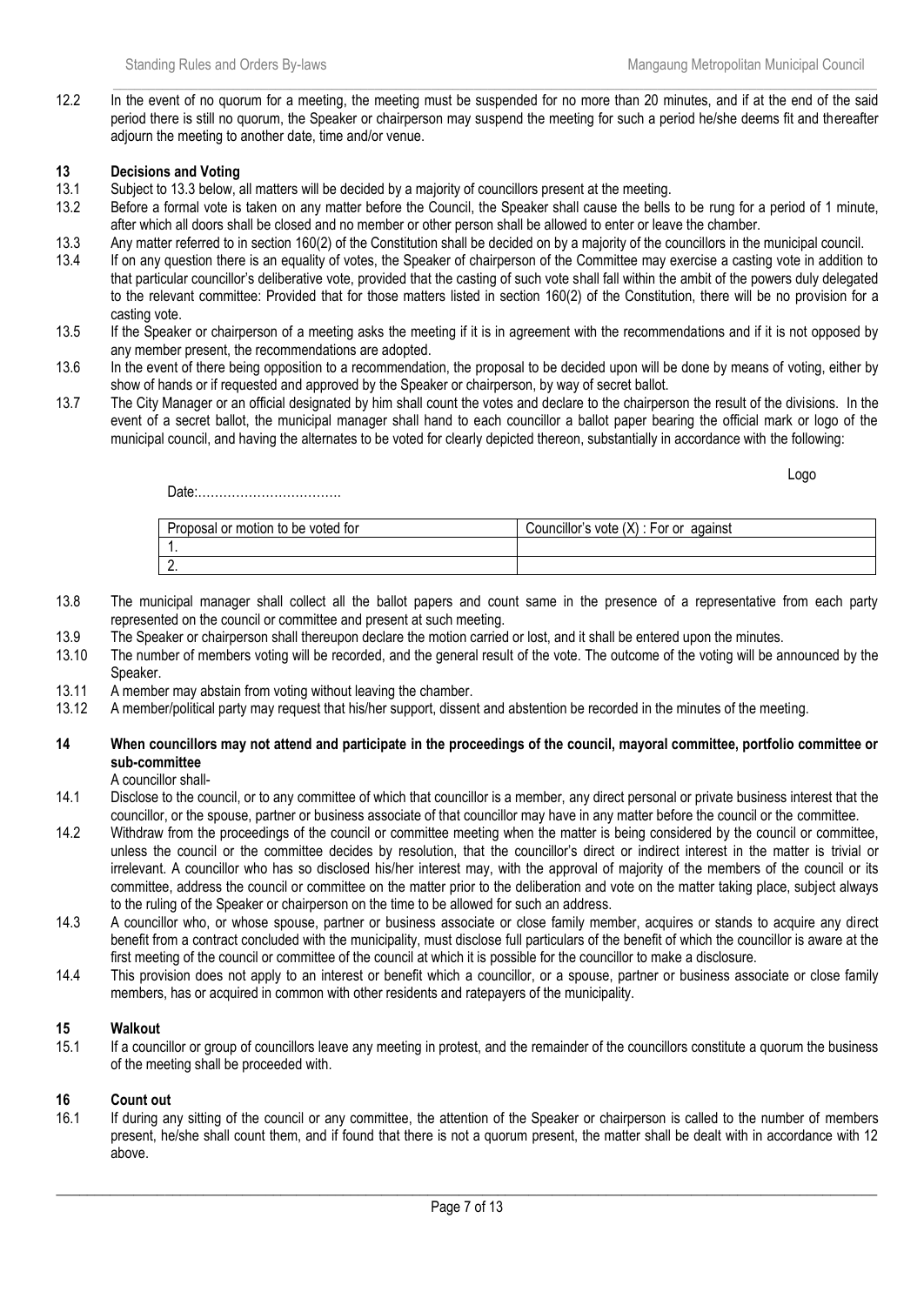## **17 Adjourned meetings**

17.1 The council or a committee may adjourn a meeting to any date or hour, but no business shall be transacted at any adjourned meeting except such as was set out in the notice for the meeting of which it is an adjournment.

 $\_$  , and the set of the set of the set of the set of the set of the set of the set of the set of the set of the set of the set of the set of the set of the set of the set of the set of the set of the set of the set of th

## **18 Notice of adjourned meeting**

18.1 When a meeting is adjourned, notice of the adjourned meeting shall be sent out to each member of the council or committee, specifying the time, date and place of such adjourned meeting, except under the circumstances contemplated in 34 below.

# **19 Chairperson of meetings**

- 19.1 At every meeting of the council the Speaker, or if he/she is not present, an Acting Speaker shall be the chairperson. An acting Speaker may be elected by the majority of councillors present at any meeting of the council where the Speaker is not present.
- 19.2 The Executive Mayor shall chair meetings of the Mayoral Committee and if not present, the Deputy Executive Mayor or if the Deputy Executive Mayor is also not available, any other councillor appointed by a majority members of the mayoral committee in attendance.
- 19.3 The chairperson appointed by the Executive Mayor shall chair meetings of the portfolio committees.
- 19.4 The person so nominated by the council or Executive Mayor shall chair meetings of committees and sub-committees; Provided that where no such person was nominated the members present may elect their own chairperson.

## **20 Agenda**

- Subject to 19.2 and 19.3 above, all meetings must be conducted in accordance with the order in which matters appear on the agenda and only matters which appear on the agenda may be debated.
- 20.2 The Speaker or chairperson may, after considering a duly motivated request, change the order of matters appearing on the agenda.
- 20.3 The Speaker or chairperson may, after considering a duly motivated request, direct that a matter be moved between the confidential and open parts of the agenda.

## **21 Business at council meetings**

21.1 The order of business at every ordinary meeting of the council, the executive committee / mayoral committee or a committee is as follows:

| Council                                                                                                                                                                                                                                                                                                                                                                                                                                                                                                                                                                                                                                                                                                                                                                                                                                                                                                                                                                                                                                                                                                                                                                                                                                                      | <b>Mayoral Committee</b>                                                                                                                                                                                                                                                                                                                                                                                                                                                                                                                                                                                                                                                          | <b>Committee</b>                                                                                                                                                                                                                                                                                                                                                                                                                                                                                                                                                                                                                                                                       |
|--------------------------------------------------------------------------------------------------------------------------------------------------------------------------------------------------------------------------------------------------------------------------------------------------------------------------------------------------------------------------------------------------------------------------------------------------------------------------------------------------------------------------------------------------------------------------------------------------------------------------------------------------------------------------------------------------------------------------------------------------------------------------------------------------------------------------------------------------------------------------------------------------------------------------------------------------------------------------------------------------------------------------------------------------------------------------------------------------------------------------------------------------------------------------------------------------------------------------------------------------------------|-----------------------------------------------------------------------------------------------------------------------------------------------------------------------------------------------------------------------------------------------------------------------------------------------------------------------------------------------------------------------------------------------------------------------------------------------------------------------------------------------------------------------------------------------------------------------------------------------------------------------------------------------------------------------------------|----------------------------------------------------------------------------------------------------------------------------------------------------------------------------------------------------------------------------------------------------------------------------------------------------------------------------------------------------------------------------------------------------------------------------------------------------------------------------------------------------------------------------------------------------------------------------------------------------------------------------------------------------------------------------------------|
| Opening: Moment of reflection.<br>$\bullet$<br>Notice of the meeting.<br>$\bullet$<br>Applications for leave of absence.<br>$\bullet$<br>Acceptance of the agenda.<br>$\bullet$<br>Declaration of interest.<br>$\bullet$<br><b>Announcements</b><br>$\bullet$<br>Presentations.<br>$\bullet$<br>Confirmation of minutes from previous minutes.<br>$\bullet$<br>Outstanding matters / Referred back<br>$\bullet$<br>Reports from the Speaker<br>$\bullet$<br>Reports of the Executive Mayor, under the sections:<br>$\bullet$<br>recommendations to the council, decisions under delegated<br>authority and decisions of the Executive Mayor taken with the<br>Mayoral Committee.<br>Reports from MPAC.<br>$\bullet$<br>Report from the Audit Committee.<br>$\bullet$<br>Reports on ward committees / consolidated report on ward<br>$\bullet$<br>committees.<br>Report on SALGA activities.<br>$\bullet$<br>Monthly Activities.<br>$\bullet$<br>Input by the Traditional Leader.<br>$\bullet$<br>Reports for noting.<br>$\bullet$<br>Reports for consideration.<br>$\bullet$<br>Reports - In-Committee.<br>$\bullet$<br>Notice of Motion.<br>$\bullet$<br>Questions.<br>$\bullet$<br>Urgent reports - allowed only with the consensus of the<br>chairperson. | Opening: Moment of<br>$\bullet$<br>reflection.<br>Notice of the meeting.<br>$\bullet$<br>Applications for leave of<br>absence.<br>Acceptance of the agenda.<br>Declaration of interest.<br>$\bullet$<br><b>Announcements</b><br>Presentations.<br>$\bullet$<br>Confirmation of minutes<br>$\bullet$<br>from previous minutes.<br>Outstanding matters /<br>$\bullet$<br>Referred back<br>Reports from Portfolio<br>$\bullet$<br>Committees.<br>Reports from Audit<br>Committees.<br>Reports for noting.<br>$\bullet$<br>Reports for consideration.<br>$\bullet$<br>In-Committee reports.<br>$\bullet$<br>Urgent reports allowed-<br>only with the consensus of<br>the chairperson. | Opening: Moment of<br>$\bullet$<br>reflection.<br>Notice of the meeting.<br>$\bullet$<br>Applications for leave<br>$\bullet$<br>of absence.<br>Acceptance of the<br>$\bullet$<br>agenda.<br>Declaration of interest.<br>$\bullet$<br><b>Announcements</b><br>$\bullet$<br>Presentations.<br>$\bullet$<br>Confirmation of<br>$\bullet$<br>minutes from previous<br>minutes.<br>Outstanding matters/<br>$\bullet$<br>Referred back<br>Reports for noting.<br>$\bullet$<br>Reports for<br>$\bullet$<br>consideration.<br>In-Committee reports.<br>$\bullet$<br>Notice of Motion.<br>$\bullet$<br>Urgent reports allowed<br>$\bullet$<br>only with the<br>consensus of the<br>chairperson. |

## **22 Leave of absence**

22.1 Applications for leave of absence from any council or committee meeting must be submitted to the Speaker or the chairperson in writing and signed by the member applying for leave.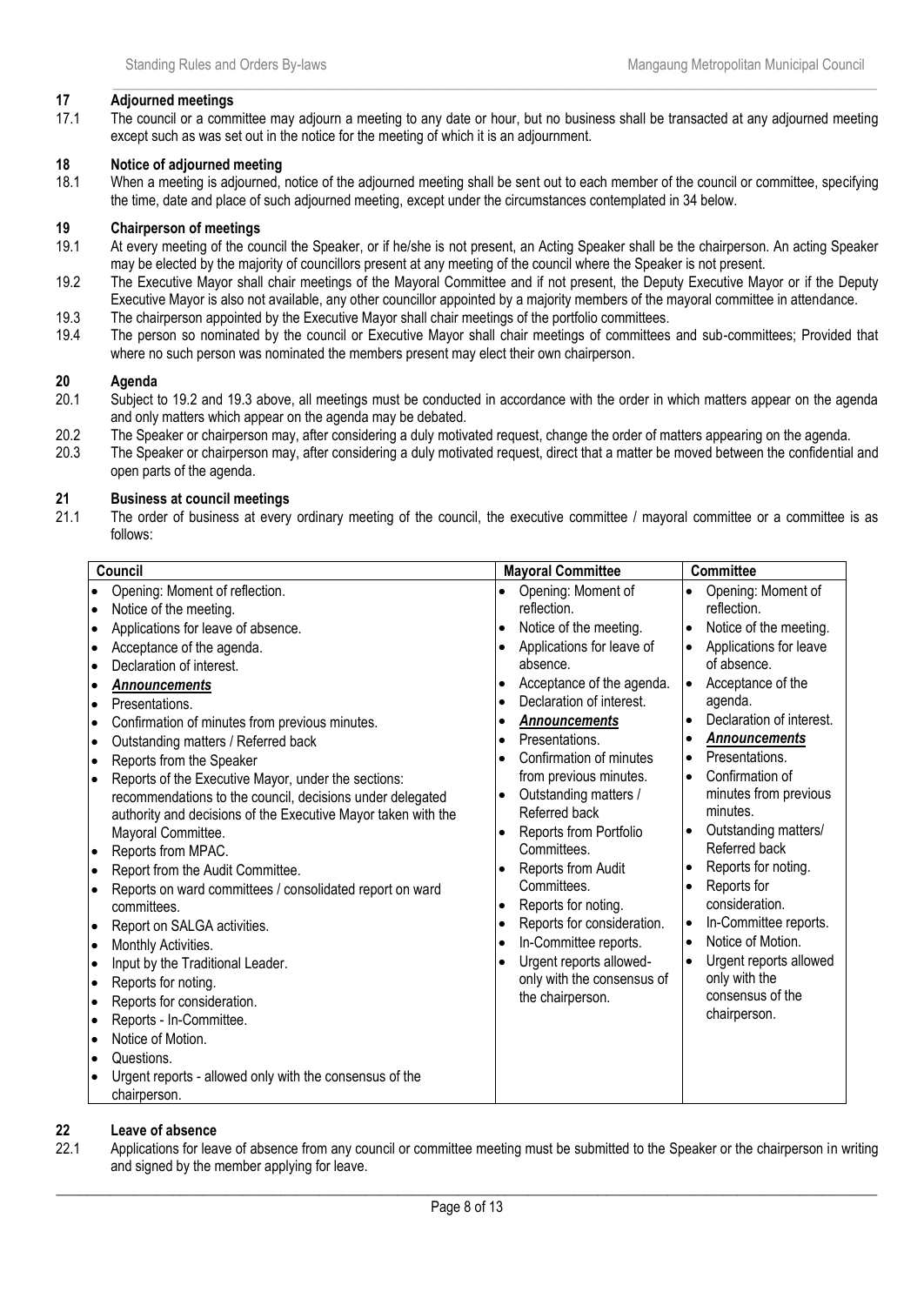- 22.2 All applications for leave must be submitted at least 12 hours before the starting time of the meeting.
- 22.3 The Speaker or chairperson shall grant leave at his or her discretion, and the Speaker is at liberty to reject such application for leave of absence.

 $\_$  , and the set of the set of the set of the set of the set of the set of the set of the set of the set of the set of the set of the set of the set of the set of the set of the set of the set of the set of the set of th

22.4 Leave will be deemed to have been granted if a councillor has been delegated to attend a meeting or engagement on behalf of the council.

#### **23 Minutes to be kept and confirmation thereof**

- 23.1 Minutes of the proceedings of every meeting of the council and committee, shall be electronically or otherwise recorded and be kept for that purpose by the Head: Corporate Services. The City Manager shall be responsible for the correctness of the same, and the minutes of every meeting shall be confirmed at the next ordinary meeting.
- 23.2 Minutes of the proceedings of every meeting of the council or a committee shall be word processed or typed and printed, and shall if confirmed, be signed at the next ensuing ordinary meeting by the chairperson. Minutes shall be bound and kept secure.
- 23.3 The City Manager must ensure that the minutes reflect the names of the members that attended the meeting, those that are absent and those that have been granted leave of absence.

## **24 No discussion on minutes under confirmation of minutes**

No motion or discussion shall be allowed upon the confirmation of the minutes, except as to its accuracy.

#### **25 Petitions to be written, typed or printed**

25.1 Petitions, which must be clearly written, typed or printed, must be signed by not less than three citizens and must be couched in respectful language and presented to the office of the City Manager who shall, if he/she deems it necessary, bring the matter before the mayoral committee.

## **26 Deputations to submit memorandum**

26.1 Deputations wishing to be received by the mayoral committee shall be required, in the first instance to send a duly motivated memorandum in writing requesting same and the City Manager shall bring the memorandum before the mayoral committee, which it may authorise, if it sees fit to receive the deputation, and to report to the council forthwith.

#### **27 Reception of deputations**

27.1 A deputation wishing to address the mayoral committee shall not exceed five in number, but only one member thereof shall be at liberty to address the committee (except in reply to questions from members of the committee) and only for a period not exceeding ten minutes. The committee shall not further consider the matter until the deputation shall have withdrawn itself from the meeting.

## 28 **Moving a report**

28.1 The Speaker or chairperson shall move the recommendation contained in a report unless he/she shall have previously stated his/her disagreement with it. The chairperson of a committee or other member presenting a report may withdraw or amend any section with the consent of the committee, only if it has been established that a particular item or items in the original report was or were incorrectly recorded or it has been established that it would be in the best interest of the council not to adopt a recommendation or a part or parts thereof.

#### **29 Motions**

- 29.1 No matter shall be brought before the council or a committee by any member of the council except upon a notice of motion, which shall be in writing and signed by the member giving the notice as well as the member seconding it: Provided that a person who has a personal electronic mail address from where he or she can be identified by the City Manager, can submit such motion by electronic mail/ manual.
- 29.2 Any notice of motion shall be submitted to the Speaker or chairperson before 12:00, ten days prior to the meeting of the council or committee.
- 29.3 A motion shall lapse if the member who submitted the motion is not present at the meeting where the motion is to be debated.
- 29.4 A member submitting a motion shall introduce such a motion and shall have the right of reply thereto.
- 29.5 When a member introduces a motion which is intended to rescind or amend a resolution passed by the council in the preceding three months or which has the purport as a motion that was not supported within the three preceding months shall not be entertained.
- 29.6 When dealing with motions the motion shall be read out together with the number thereof and the name of the mover.
- 29.7 The Speaker or chairperson shall ascertain which motions are unopposed and these shall be passed without debate and thereafter the opposed motions shall be called in accordance with the order of the agenda.
- 29.8 All notices of motion shall be dated and numbered as received by the City Manager, and shall be entered on the agenda paper in the order in which it was received, save and except that notices of amendment to motions shall be entered immediately after such notice of motion, irrespective of the time at which the notice shall have been received.
- 29.9 No member shall have more than two notices of motion on the same agenda at the same time.
- 29.10 Before any notice of motion is placed on the agenda paper it shall be submitted to the City Manager who must obtain the written technical input from the various heads of department of the municipality, if it is required, and, who, if he/she be of the opinion that it is *ultra vires* existing legislation, shall cause the giver of the notice to be so informed. The giver of the notice shall however, have the right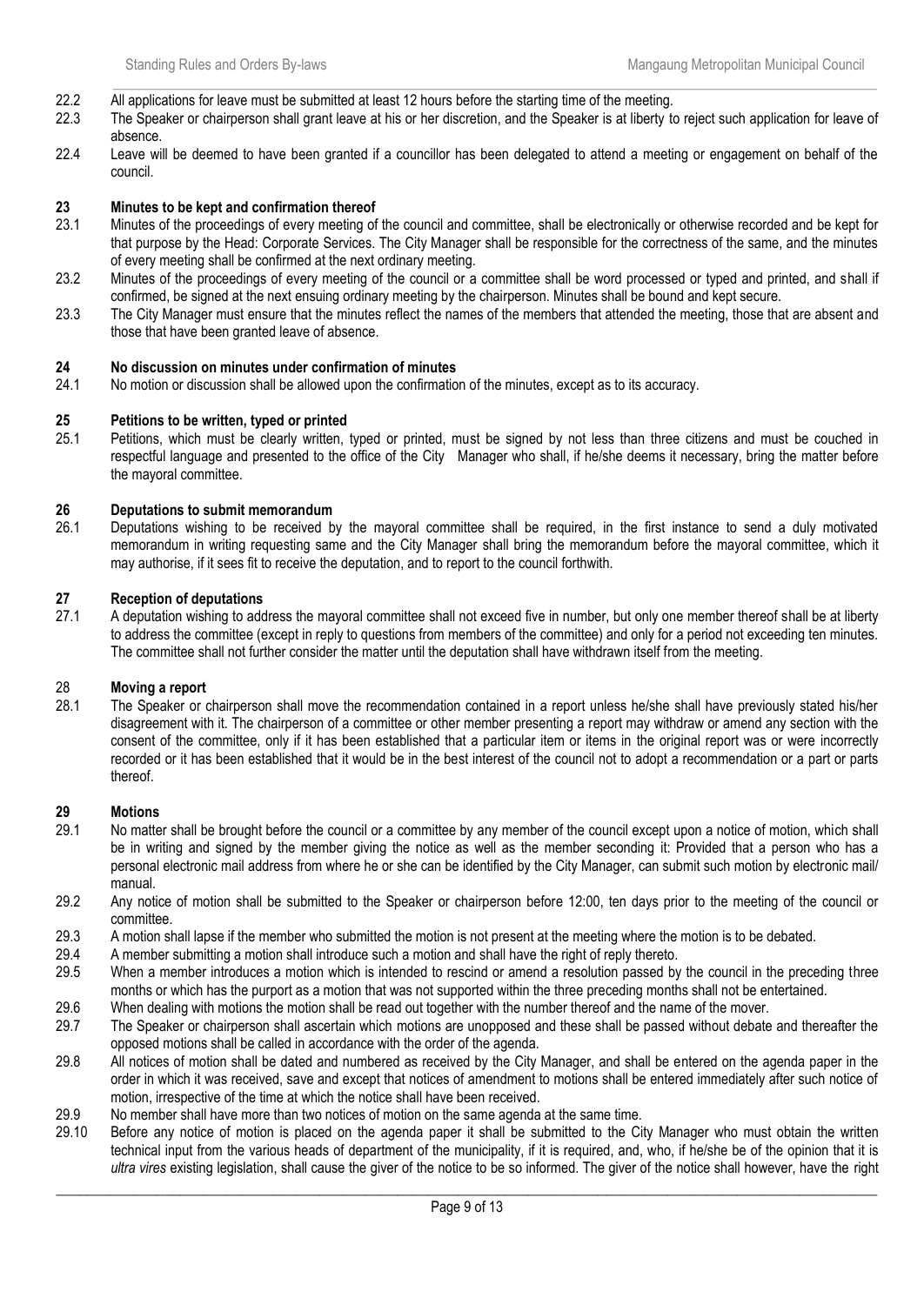$\_$  , and the set of the set of the set of the set of the set of the set of the set of the set of the set of the set of the set of the set of the set of the set of the set of the set of the set of the set of the set of th to appeal to a sub-committee comprised of the Speaker, Executive Mayor and Whip of the Council, who shall review the matter and decide whether or not such notice of motion be placed on the agenda paper.

- 29.11 A motion affecting the making or amending of a by-law, shall be submitted to the Speaker for a report before the council passes a resolution in this regard.
- 29.12 The Speaker may disallow a motion which:
	- May lead to discussions of a matter already dealt with on the agenda.
	- Addresses a matter where the Council has no jurisdiction.
	- Addresses a matter where a decision of a judicial or quasi-judicial body is pending.
	- Has not been seconded.
	- If passed, would be contrary to the law.
- 29.13 The mover with the consent of the seconder may withdraw a motion or amendment.
- 29.14 The Speaker or chairperson may call upon any mover of an amendment to a motion to reduce the same to writing, and, after signing it, to hand it to the Municipal Manager to read the amendments for the meeting to either adopt or reject such amendment.

## **30 Precedence of the Speaker**

- 30.1 During the sitting of the council or a committee, members, except lady members and members in traditional, cultural or religious headdress shall have their heads uncovered.
- 30.2 When speaking, councillors shall stand, at all times, address their speech to the Speaker or chairperson of a committee meeting.
- 30.3 Whenever the Speaker or chairperson speaks, any member then speaking or offering to speak must be silent in order for the Speaker to be audible and speak without interruption.

## **31 Relevance**

31.1 A member who speaks shall confine his/her speech strictly to the motion or matter under discussion or to an explanation or a question of order.

## **32 Councillor to speak one once**

32.1 Except for otherwise provided for in these rules, no speaker shall speak more than once on any recommendation, motion or proposal, provided that the Executive Mayor or a member may reply in conclusion of a debate, but shall confine him/her to answering to previous speakers and shall not introduce any new matter into the debate.

## **33 Debate management**

- 33.1 Time allocated to each political party or interest group will be determined by the Speaker, provided that all parties represented in Council have a right to speak on each item on the agenda relative to their representation in Council.
- 33.2 The Executive to be included in the allocated time proportion indicated above.
- 33.3 At least 24 hours before the meeting, the whip of each political party or interest group represented in the municipality will provide the Speaker or chairperson with a list indicating which items on the agenda are to be debated. (Only Budget meetings).
- 33.4 At least 12 hours before the meeting, the whip of each political party or interest group represented in the municipality will provide the Speaker or chairperson with a list indicating which members will speak on which item included in the agenda. (Only budget meetings).
- 33.5 Drawing items for deliberations by councillors during the Council meetings be allowed.
- 33.6 The Speaker will determine the allocation of time per item and inform the whips of the speaking time allowed to each member included in the list, based on the principle in 33.1 above.
- 33.7 Each political party or interest group represented in the municipality has the right to speak on each item on the agenda.

## **34 Length of speeches**

- 34.1 No speech shall exceed **five (5)** minutes in length without the consent of the Speaker. This period shall exclude consecutive translation time required.
- 34.2 Except when a councillor or traditional leader is
	- (a) Delivering the speaker's or executive mayor's report; or
	- (b) Presenting the draft budget.
- 34.3 The Speaker or the chairperson shall be entitled to, at any time, to set, limit or extend reasonable time limits for the discussion of and/or any decision or any item or group of items on the relevant agenda.
- 34.4 The time limits shall be at the sole discretion of the Speaker or chairperson guided by the principles of fairness, democracy, efficiency and good governance.

## **35 Disorderly conduct of councillor and the duty of the chairperson**

- If at any meeting of the council or committee a councillor conducts himself or herself in an improper fashion, behaves in an unseemly manner or persistently obstructs business to be carried out or challenges the ruling of the Speaker or chairperson on any point of order or declines to withdraw an expression when required to do so by the chairperson or indulges in tedious repetition or unbecoming language or commits any breach of these rules, the chairperson shall direct such councillor to conduct himself or herself properly and, if speaking, to discontinue his/her speech and resume his/her seat, is he/she was standing.
- 35.2 In the event of persistent disregard of the directions of the Speaker or chairperson, the Speaker or chairperson shall direct such councillor to retire from the venue where the meeting is being held for the remainder of the meeting, and shall, if necessary, cause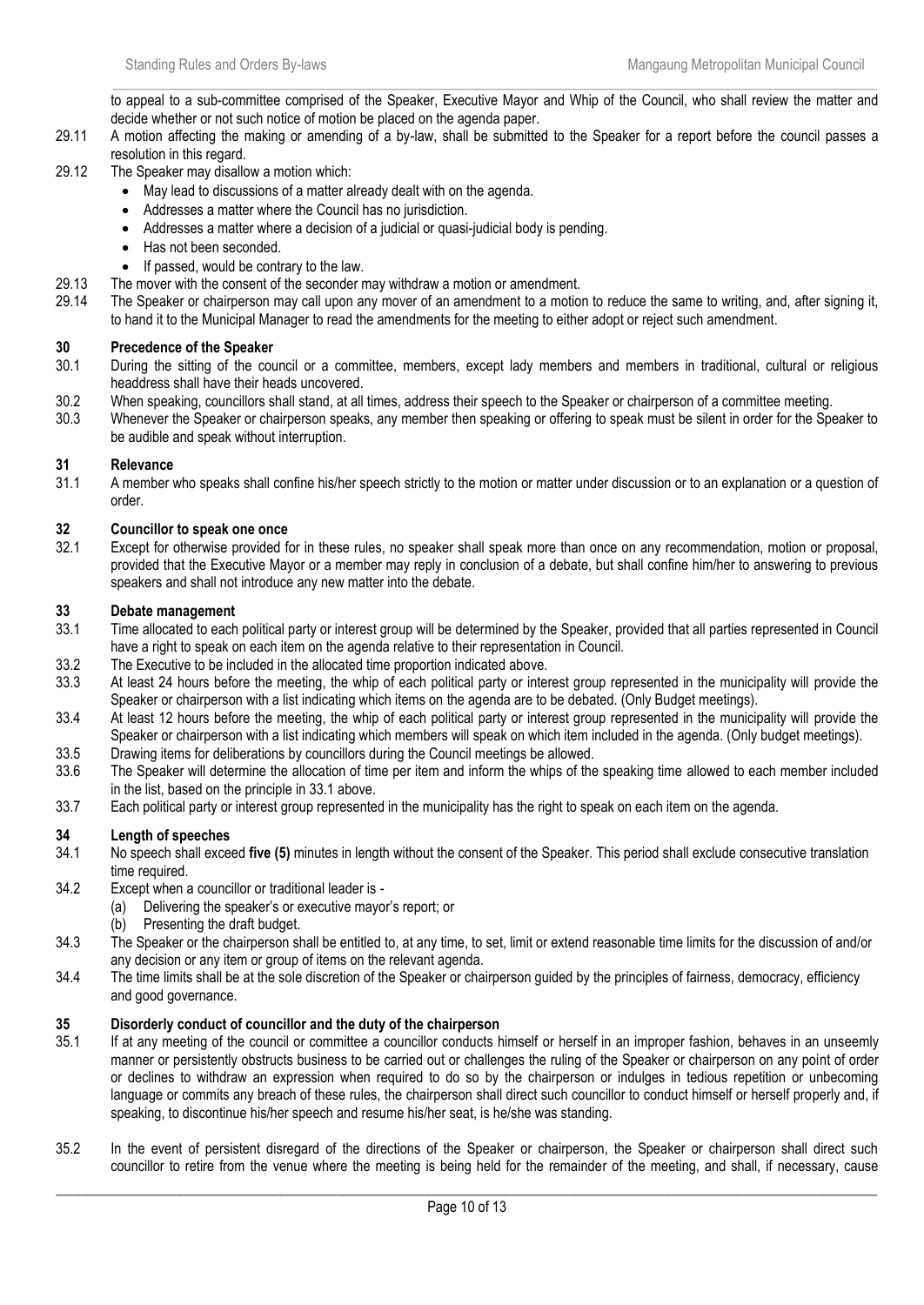#### $\_$  , and the set of the set of the set of the set of the set of the set of the set of the set of the set of the set of the set of the set of the set of the set of the set of the set of the set of the set of the set of th him/her to be ejected there from.

- 35.3 The Speaker or a chairperson may exclude from a meeting, for such period of time during the meeting as he/she may deem fit, any member who has so committed an act of misconduct or behaved in an unseemly manner or persistently obstructed the business of the meeting or disregarded the authority of the chair, provided that a formal process will be initiated after the conclusion of the meeting.
- 35.4 Where a councillor refuses to retire or in the event of more than one councillor having to be ejected from the meeting, and such councillor/s refuse/s to leave the meeting, the Speaker shall request the Sargent at Arms to facilitate the removal of such councillor/s from the chamber. If this cannot be done orderly, the chairperson of a meeting may adjourn proceedings for a period not exceeding 15 minutes, in order for the relevant councillors to retire or to be ejected from the venue of the meeting. If, at the resumption of proceedings, the councillor/s have not left / been ejected, the meeting may be adjourned for another 10 minutes to address the situation. The chairperson may rule that after the second adjournment the meeting will re-convene at another venue and any councillor/s ordered to retire or so evicted or ordered to be evicted will be refused entry to the alternative venue. The Sargent at Arms of the council will ensure that such councillor/s do/does not enter such an alternative venue.

#### **36 Obstruction by persons other than councillors**

36.1 Any person, other than a councillor, who misconducts himself or herself, behaves in an unseemly manner or interrupts the proceedings of the council or any committee at any meeting shall, if the Speaker or chairperson so directs, be removed from the chamber or the venue where the meeting is being held. If the person refuses to leave, the Sargent-at-arms will be responsible to remove such person from the meeting. The chairperson may exclude such person from further admittance to the council chamber or the meeting venue for such period as it may be deemed fit.

#### **37 Points of order and personal explanation**

- 37.1 Any member, regardless of whether he/she addressed the Council on the matter under debate or not, may:
	- (a) Raise a point of order.
	- (b) Raise a point of personal explanation at the end of the debate.
- 37.2 Any point of order or personal explanation will not constitute a speech and will therefore not affect the right of any member to speak on a particular item, provided that the member will not be allowed to spend more then 2 (two) minutes on the point of order or personal explanation.
- 37.3 Any member contemplated in 36.1 shall be entitled to be heard and the councillor speaking at the time shall remain silent until a ruling has been made by the Speaker or chairperson.
- 37.4 The ruling of the Speaker or chairperson on a point of order or on the admissibility of a personal explanation shall be final and shall not be open to discussion, failure to adhere and respect the Speaker or chairperson, the Speaker may invoke 35.2 above
- 37.5 Any member persisting in a point of order or personal explanation after a ruling has been made by the Speaker will be subject to the provision of point 34 above.

## **38 Questions**

- Any member may submit a question requiring a written reply from any political office bearer, the municipal manager or senior manager of the municipality, concerning any matter related to the effective performance of the functions of the municipality and the exercise of its powers, provided that a written notice of such a questions has been submitted to the Speaker or chairperson and the municipal manager at least 10 (ten) days prior to the council or committee meeting and the political office bearer and the City Manager shall ensure that the member receive a written reply at the meeting.
- 38.2 If after the question has been replied to, a member is of the opinion that the reply is not clear or satisfactory, he or she may, with the permission of the Speaker or chairperson, request a follow up question, follow-up question should be in writing.
- 38.3 All questions duly given notice of and all responses submitted shall be recorded in the minutes of the meeting.

## **39 Terms of reference of sub-committees**

39.1 Upon the appointment of any sub-committee the council a committee shall specifically determine the terms of reference of such subcommittee and shall fix the quorum of such sub-committee. The council's standing rules and orders shall apply to all sub-committees.

## **40 Council may increase or restrict powers**

40.1 With the exception of the Mayoral Committee whose functions are determined in terms of the Structures Act, and the committees whose functions and powers are determined in terms of Section 80 of the Structures Act, the Speaker or the council may at any time extend, withdraw or modify the duties and powers of a committee or sub-committee appointed in terms of Section 79, respectively of the Structures Act. Extension or withdrawal of duties and powers of committees as contemplated should be within the Council policies and legislative provisions.

#### **41 Minutes of Mayoral Committee, committees and sub-committees**

- 41.1 Every committee, including the Mayoral Committee, except when specifically exempted from this provision by a resolution of the council in view of the sensitivity, confidentiality or otherwise of the subject matter of a particular meeting and provided the final resolution or recommendation is duly recorded in writing, shall record minutes of its proceedings and cause the same to be duly kept by the Head: Corporate Services.
- 41.2 At every ordinary meeting of a committee the unconfirmed minutes shall be taken as read, with a view to confirmation, provided that a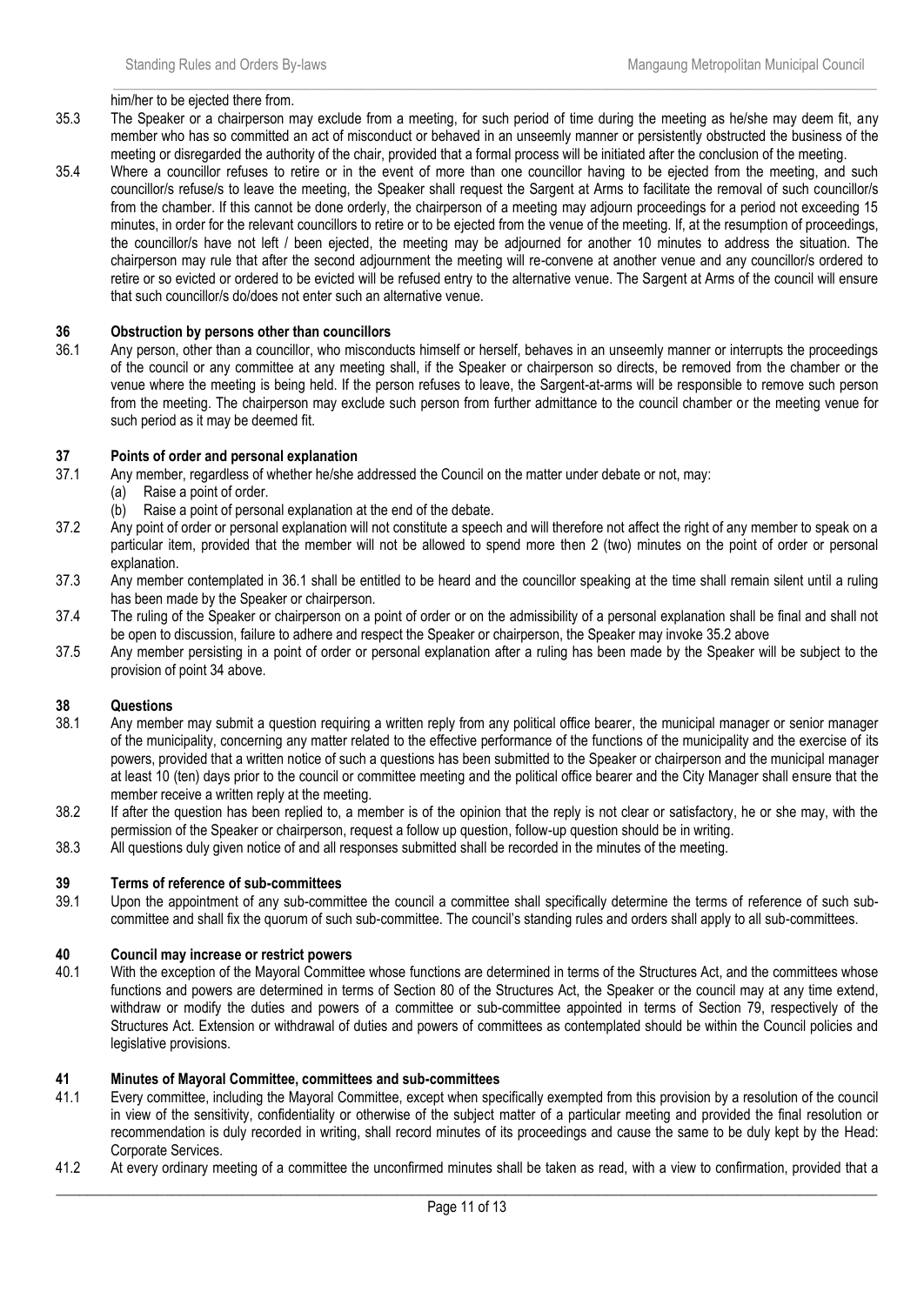$\_$  , and the set of the set of the set of the set of the set of the set of the set of the set of the set of the set of the set of the set of the set of the set of the set of the set of the set of the set of the set of th copy of such minutes shall have been sent to each member of the committee twenty-four hours previously. No discussion shall be allowed upon the minutes, except as to their accuracy save at portfolio committees and even then at the sole discretion of the chairperson.

## **42 Inspection of minute books by councillors**

42.1 The minutes of every council or committee shall be open for inspection by every member of the council during office hours; provided the demands of duties of the registry and secretariat staff are taken into account.

## **43 Non-attendance of members of committees**

43.1 Should any member of a committee fail to attend three consecutive meetings of the same committee of which he or she is a member, without leave of absence having been granted as contemplated in 22 above, he/she shall be required to submit a motivation for such absence and if the Speaker is not satisfied with such explanation, it shall be reported to the municipal council that the councillor is deemed to have forfeited his/her seat on such committee and such forfeiture shall be reported to the council or mayoral committee to the end that the vacancy may be filled by the council or mayoral committee.

## **44 Members of council attending committee meetings of which they are not members**<br>44.1 Members of the municipal council may attend the meeting of any committee that they a

- Members of the municipal council may attend the meeting of any committee that they are not a member of, but will in all instances be granted the status of an observer and will not be allowed to participate or vote at such meetings.
- 44.2 The provisions of 44.1 will not be applicable to the Municipal Public Accounts Committee (MPAC) and members of the executive will be requested to attend the MPAC meeting and the request for attendance will specify the matters that the member of the executive will be expected to address the MPAC on.
- 44.3 The rules with regard to agendas as set out above will also be applicable to requests to attend MPAC and address it.
- 44.4 Any member of the executive requested to attend the MPAC may instruct the municipal manager or a senior manager to accompany him/ her to the MPAC meeting but may not instruct such official to appear and address the MPAC on his/her behalf.

## **45 Information to be obtained from municipal manager or the head of department concerned**

45.1 Subject to the provisions of 38 above, members of the council who desire to obtain from any official of the council information with regard to the administrative work of the council, which is not accessible to the general public, should address their enquiries firstly to the Municipal Manager and then to the relevant senior manager.

## **46 Information to the press or other media: In-committee discussions**

- 46.1 The Executive Mayor or in his/her absence, the Deputy Executive Mayor, Speaker and/or the City Manager in their discretion may, on application being made to him/her by any registered newspaper, radio station, television service or internet publisher, supply to such media or its representative, information and reports relating to the work of the municipality.
- 46.2 In view of the City Manager, the Speaker or the Executive Mayor being the authorised channel through which the media may receive information and reports, members of the council are therefore expected to refrain from sending to the media documents or information supplied to them with a view to their consideration by the council or any committee: Provided that this clause shall not be construed as abrogating a councillors individual constitutional right to make press statements which reflect his/her own personal or political view and not that of the council, further provided however, that no discussion that took place in committee may be conveyed to the public or the press except by the Executive Mayor, Speaker or City Manager.
- 46.3 Chairpersons of committees must liaise with the Executive Mayor, Speaker and City Manager for the publication of any information relating to committee and the City Manager shall arrange, if approved, the publication of the relevant information.

## **47 Suspension of standing orders**

47.1 No standing order shall be suspended without the vote of a majority of the members of the council; present which must be at least 60% of members present and a motion duly seconded to suspend the standing orders shall be put without debate.

## **48 Legal defence and indemnification of councillors and officers of the council**

48.1 The council may determine the circumstances in which it will undertake the defence of or pay the legal costs or the total costs and the amount in respect of any legal proceedings, whether civil or criminal, a councillor or an official may have against any person, body, organisation or institution arising from the councillor's or official's capacity as a councillor or official of the Municipality.

## **49 Speaker may refer matters for legal advice**

The Speaker shall be entitled, within the framework of the approved operational budget of the municipality and subject to the supply chain management policy, to refer any matter pertaining to the council and its proceedings, for legal opinion to the council's legal advisors.

#### **50 Activities prohibited within the council chamber or a meeting venue and the use of the council chamber by other persons or institutions**

50.1 The decorum of the council chamber as the official seat of governance of the Municipality shall at all times be respected and adhered to by any person or institution using the facilities.